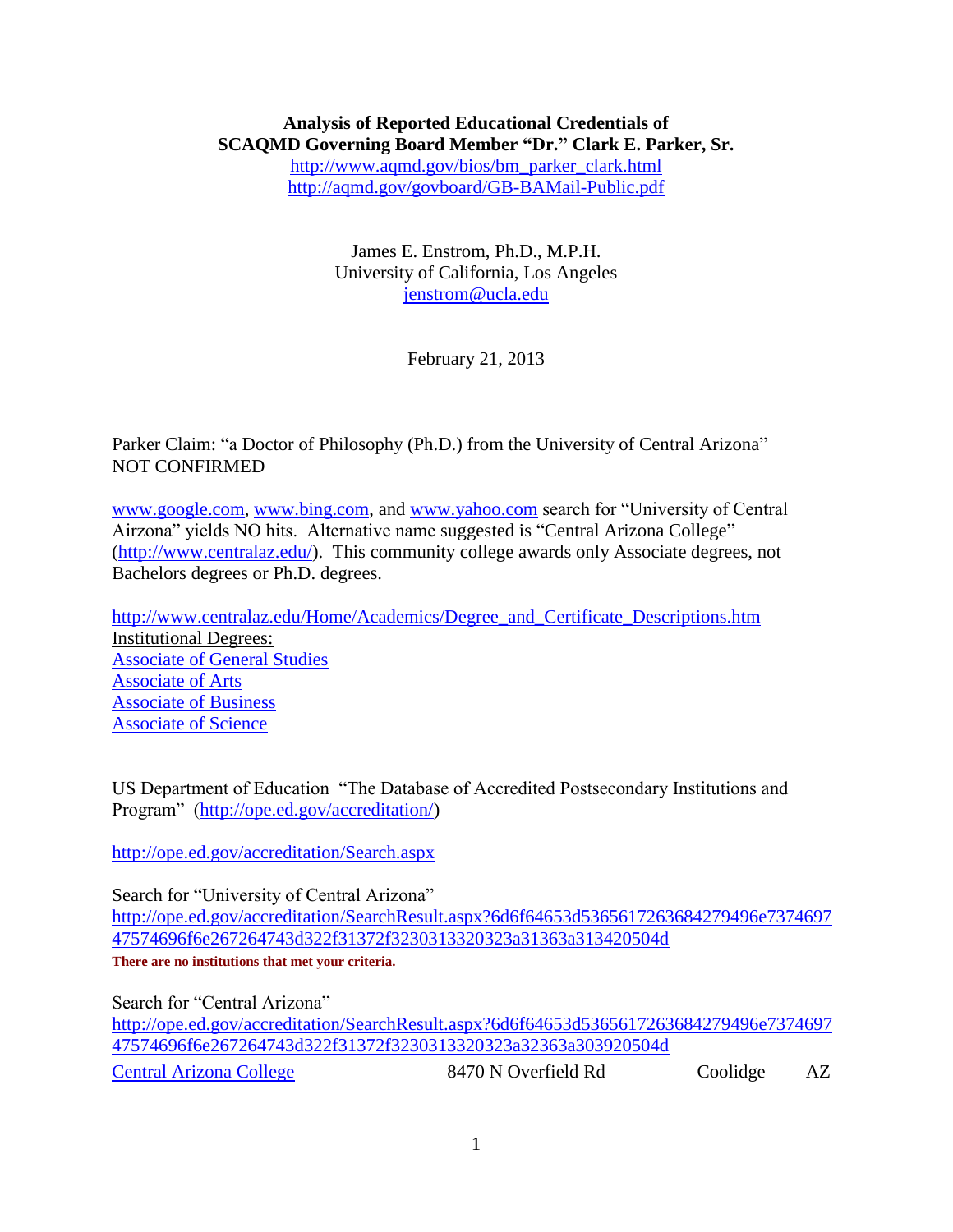<http://disexpress.umi.com/dxweb>

Search of ProQuest Dissertation Database yields no Ph.D. degree awarded to any Clark Parker.

| http://disexpress.umi.com/dxweb#results                                                                                                                                                    |
|--------------------------------------------------------------------------------------------------------------------------------------------------------------------------------------------|
| )uest<br>search results                                                                                                                                                                    |
| Search Performed:                                                                                                                                                                          |
| <b>Author:</b> parker, clark                                                                                                                                                               |
| Your search resulted in 3 hits, which are listed below.<br><b>Citations</b>                                                                                                                |
| Transition into high school: Do student support programs work?<br>by Clark, Jill Parker Ed.D., Widener University, 2007, 144 pages; AAT 3255632<br>Order a copy<br>$\overline{2}$          |
| Growth stage model for seedling Kentucky bluegrass (Poa pratensis L.) and leaf<br>anatomical/morphological features associated with transition from juvenile to adult vegetative<br>plants |
| by Parker-Clark, Vickie Jeanne Ph.D., University of Idaho, 1997, 85 pages; AAT 9813708<br>Order a copy<br>3                                                                                |
| THE BIOLOGY OF THE SPOT, LEIOSTOMUS XANTHURUS, LACEPEDE, AND<br>ATLANTIC CROAKER, MICROPOGON UNDULATUS (LINNAEUS), IN TWO GULF OF<br><b>MEXICO NURSERY AREAS</b>                           |
| by PARKER, JACK CLARK Ph.D., Texas A&M University, 1971, 230 pages; AAT 7124702                                                                                                            |

[Order a copy](https://order.proquest.com/OA_HTML/pqdtibeCCtpItmDspRte.jsp?item=7124702&sitex=10020:22372:US&track=DxWeb&dlnow=1&rpath=http%3A//dissexpress.umi.com/dxweb%3F%26query%3DAU%2528parker%252C%2520clark%2529%26page%3D1)

 $\frac{1}{2}$  View shopping cart

 $\overline{\mathbb{Q}}$  Return to search screen

[Contact ProQuest](http://www.proquest.com/go/orderdissertation)

Copyright © 2012 ProQuest LLC. All rights reserved.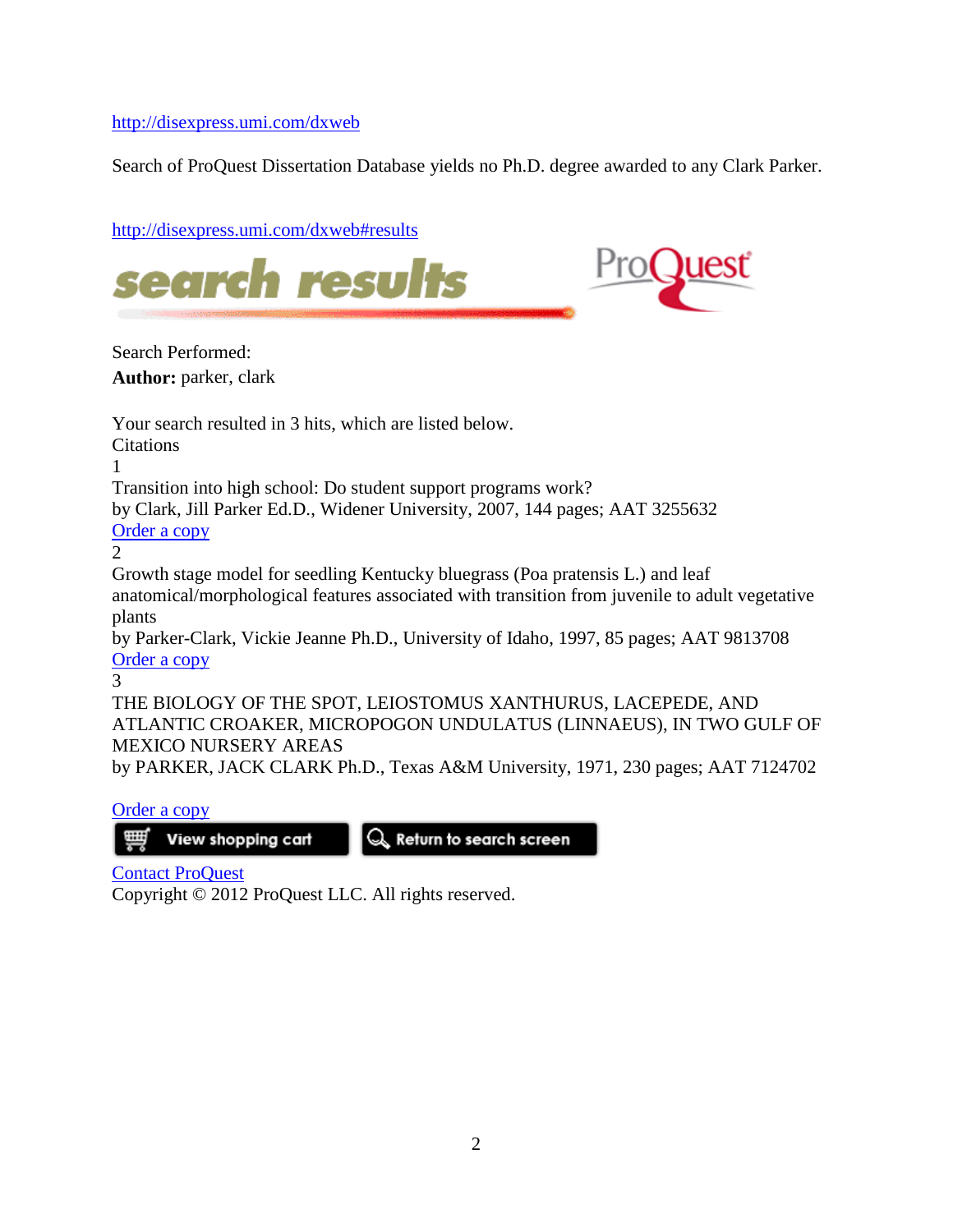Parker Claim: "a Doctor of Laws from Laurence University" NOT CONFIRMED

[www.google.com,](http://www.google.com/) [www.bing.com,](http://www.bing.com/) and [www.yahoo.com](http://www.yahoo.com/) search for "Laurence University" yields NO hits. Alternative name suggested is "Lawrence University" [\(http://www.lawrence.edu/\)](http://www.lawrence.edu/). Lawrence University has been an accredited private liberal arts undergraduate college in Appleton, WI since 1847. It has a "pre-law program" for undergraduates, but it does not have graduate students and it does not award a "Doctor of Laws" degree. Lawrence University Address: 711 E Boldt Way Appleton, WI 54911 (920) 832-7000

<http://ope.ed.gov/accreditation/Search.aspx>

Search for "Laurence University" [http://ope.ed.gov/accreditation/SearchResult.aspx?6d6f64653d5365617263684279496e7374697](http://ope.ed.gov/accreditation/SearchResult.aspx?6d6f64653d5365617263684279496e737469747574696f6e267264743d322f31372f3230313320323a34323a333520504d) [47574696f6e267264743d322f31372f3230313320323a34323a333520504d](http://ope.ed.gov/accreditation/SearchResult.aspx?6d6f64653d5365617263684279496e737469747574696f6e267264743d322f31372f3230313320323a34323a333520504d) **There are no institutions that met your criteria.**

### *Clark Parker* **- [a Los Angeles, California \(CA\) Lawyer](http://pview.findlaw.com/view/2988597_1)**

*pview.findlaw.com/view/2988597\_1*  Nov 1, 1999 – Clark Parker, a Los Angeles, California (CA) Lawyer, Attorney -

#### State Bar of California Attorney Search

[http://members.calbar.ca.gov/fal/MemberSearch/QuickSearch?FreeText=clark+parker&x=0&y=](http://members.calbar.ca.gov/fal/MemberSearch/QuickSearch?FreeText=clark+parker&x=0&y=0&SoundsLike=false) [0&SoundsLike=false](http://members.calbar.ca.gov/fal/MemberSearch/QuickSearch?FreeText=clark+parker&x=0&y=0&SoundsLike=false)

### **Attorney Search Enter Attorney Name or Bar Number**

Your search for *clark parker* returned no results.

Would you like to search for [names that sound like](http://members.calbar.ca.gov/fal/MemberSearch/QuickSearch?FreeText=clark%20parker&SoundsLike=true) *clark parker*?

For more search options, including the ability to search for [certified specialists,](http://members.calbar.ca.gov/fal/MemberSearch/QuickSearch?FreeText=clark+parker&x=0&y=0&SoundsLike=false#legallink) try **[Advanced](http://members.calbar.ca.gov/fal/MemberSearch/QuickSearch?FreeText=clark+parker&x=0&y=0&SoundsLike=false#searchlink)  [Search](http://members.calbar.ca.gov/fal/MemberSearch/QuickSearch?FreeText=clark+parker&x=0&y=0&SoundsLike=false#searchlink)**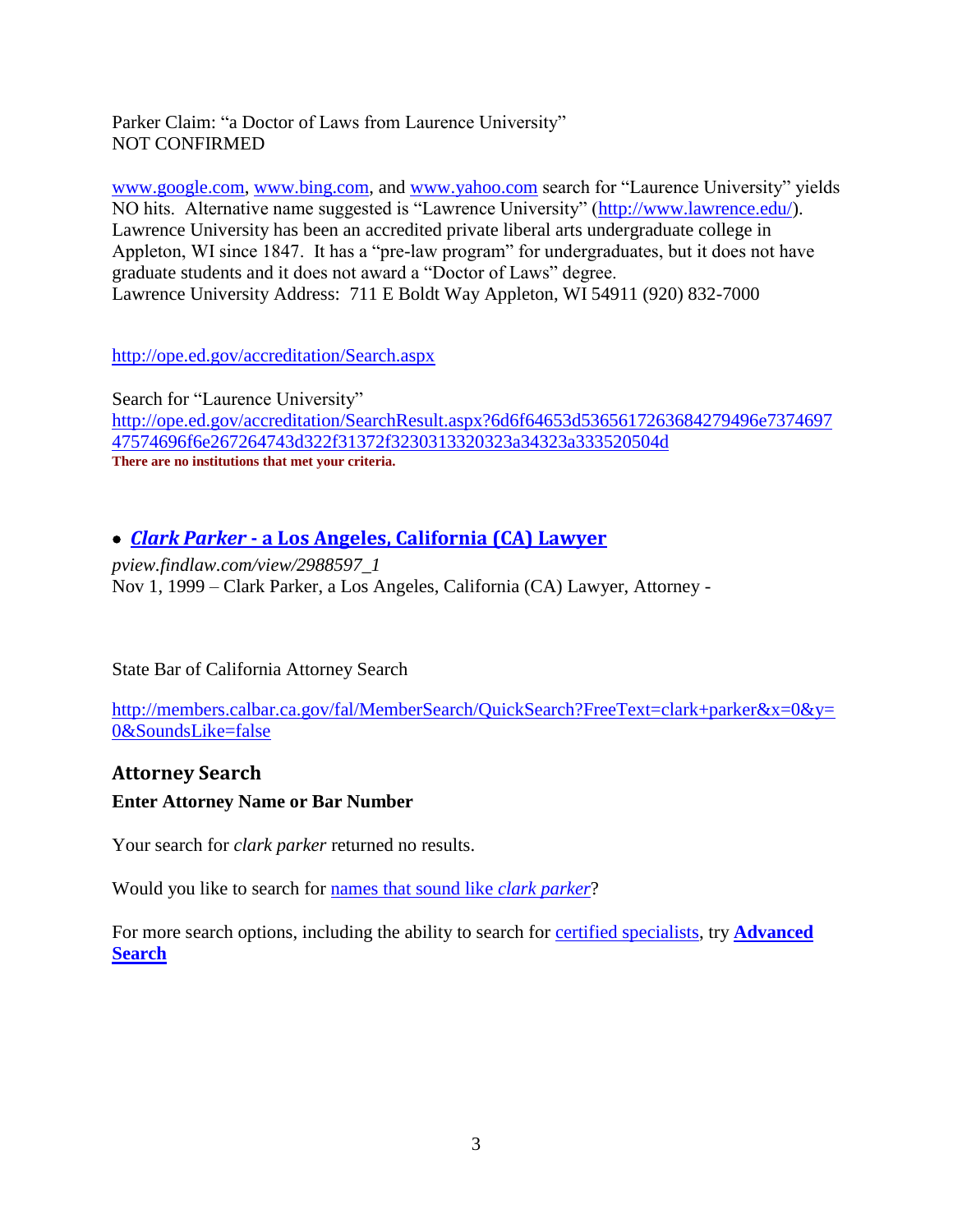[http://en.wikipedia.org/wiki/Legum\\_Doctor](http://en.wikipedia.org/wiki/Legum_Doctor)

This article **uses [bare URLs](http://en.wikipedia.org/wiki/Wikipedia:Bare_URLs) for [citations.](http://en.wikipedia.org/wiki/Wikipedia:Citing_sources)** Please consider adding [full citations](http://en.wikipedia.org/wiki/Wikipedia:Citing_sources#Citation_styles) so that the article remains [verifiable.](http://en.wikipedia.org/wiki/Wikipedia:Verifiability) [Several templates](http://en.wikipedia.org/wiki/Wikipedia:Template_messages/Sources_of_articles#Examples) and the [Reflinks tool](http://toolserver.org/~dispenser/cgi-bin/webreflinks.py?page=Legum_Doctor&citeweb=on&overwrite=simple&limit=200) are available to assist in formatting. [\(Reflinks documentation\)](http://en.wikipedia.org/wiki/Wikipedia:REFLINKS) *(December 2011)*

**Legum Doctor** (**LL.D. [Doctor of Laws](http://en.wikipedia.org/wiki/Doctor_of_Laws)** in English) is a [doctorate-](http://en.wikipedia.org/wiki/Doctorate)level [academic degree](http://en.wikipedia.org/wiki/Academic_degree) in [law,](http://en.wikipedia.org/wiki/Law) or an [honorary doctorate,](http://en.wikipedia.org/wiki/Honorary_doctorate) depending on the jurisdiction. The double L in the abbreviation refers to the early practice in the [University of Cambridge](http://en.wikipedia.org/wiki/University_of_Cambridge) to teach both [Canon Law](http://en.wikipedia.org/wiki/Canon_Law) and [Civil Law,](http://en.wikipedia.org/wiki/Civil_law_%28legal_system%29) the double L indicating the plural, Doctor of both laws. This contrasts with the practice of the [University of Oxford](http://en.wikipedia.org/wiki/University_of_Oxford) where the degree that survived from the Middle Ages is the [DCL](http://en.wikipedia.org/wiki/Doctor_of_Civil_Law) or Doctor of Civil Law (only).

## **Canada**

Most Canadian universities that award the degree of Doctor of Laws (LL.D.) award it only as an [honorary degree,](http://en.wikipedia.org/wiki/Honorary_degree) but typically when awarded by a law school, it is an earned degree. Of the universities in Canada that offer earned doctorates in law, four (University of Ottawa,  $\frac{1}{1}$ University of Montreal, <sup>[\[2\]](http://en.wikipedia.org/wiki/Legum_Doctor#cite_note-2)</sup> Laval University, <sup>[\[3\]](http://en.wikipedia.org/wiki/Legum_Doctor#cite_note-3)</sup> and University of Ouebec at Montreal  $\frac{[4]}{4}$  $\frac{[4]}{4}$  $\frac{[4]}{4}$ ) offer the LL.D.

## **United States**

**In the United States of America, the LL.D. is awarded as an honorary degree only.**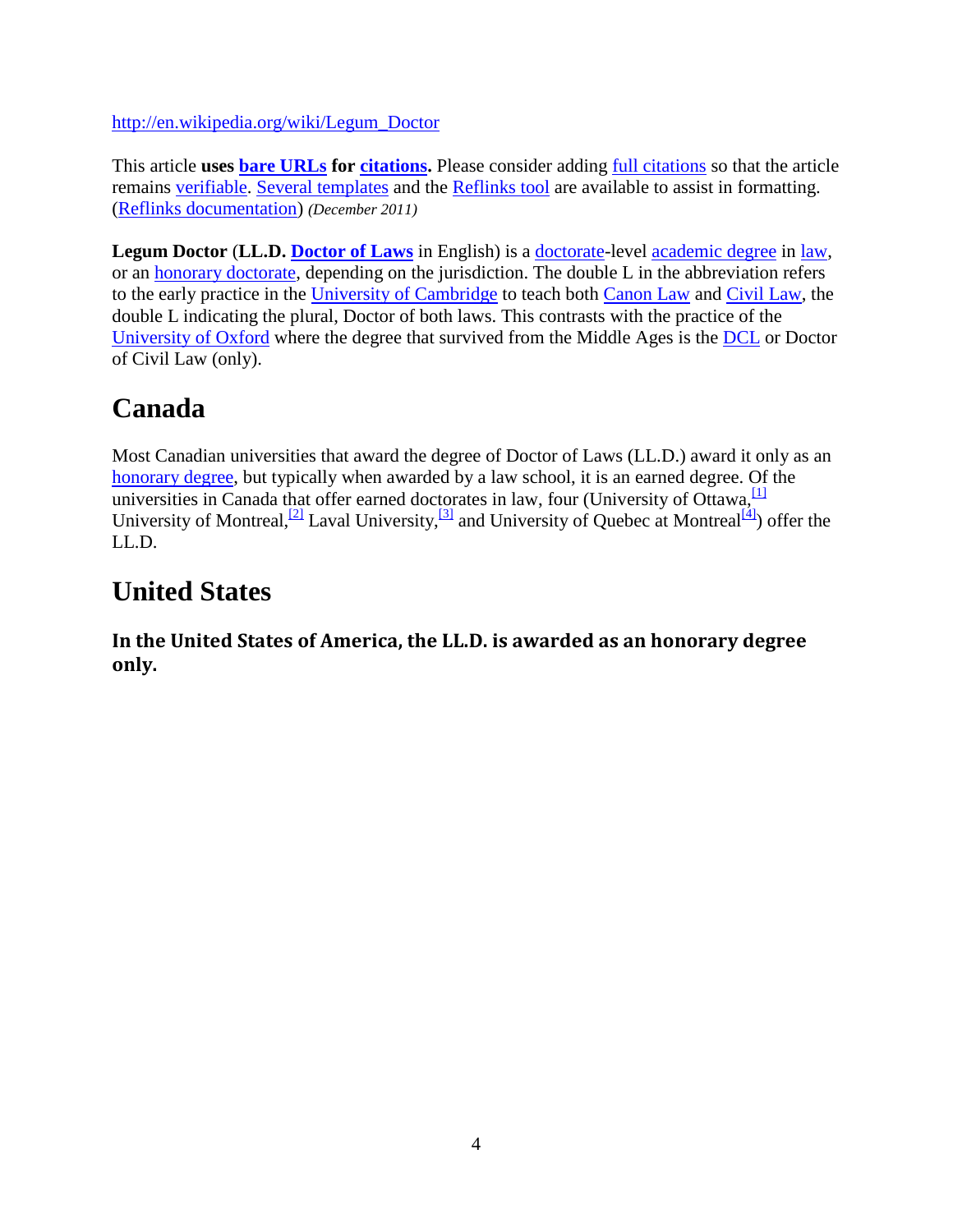Parker Claim: "a Master of Science (MS) from Redlands University" CONFIRMED: 1981 Master of Arts (MA) from Redlands University

**University of Redlands © 2013 University of Redlands. All Rights Reserved. 1200 East Colton Ave P.O. Box 3080 Redlands, CA, 92373 United States workTel: (909) 793-2121 Fax: (909) 793-2029** [http://www.redlands.edu/about-redlands/index.aspxhttp://www.redlands.edu/about](http://www.redlands.edu/about-redlands/index.aspxhttp:/www.redlands.edu/about-redlands/index.aspx)[redlands/index.aspx](http://www.redlands.edu/about-redlands/index.aspxhttp:/www.redlands.edu/about-redlands/index.aspx)

Confirm University of Redlands Degrees: [www.degreeverify.org](http://www.degreeverify.org/)

<https://secure.studentclearinghouse.org/vs/Index>

[https://secure.studentclearinghouse.org/vs/pages/unregistered/payment\\_information.faces](https://secure.studentclearinghouse.org/vs/pages/unregistered/payment_information.faces)

[Home](https://secure.studentclearinghouse.org/vs/pages/unregistered/payment_information.faces) > [Verification Services](https://secure.studentclearinghouse.org/vs/pages/unregistered/payment_information.faces) > **Verification Results** Verification Services

• [Request a Verification](https://secure.studentclearinghouse.org/vs/pages/unregistered/payment_information.faces) for Clark E. Parker for Master of Sciences (MS) Degree

[https://secure.studentclearinghouse.org/vs/pages/unregistered/request\\_verification.faces](https://secure.studentclearinghouse.org/vs/pages/unregistered/request_verification.faces)

# **Verification Results**

#### **Result as of February 19, 2013 at 16:26 EST**

You will find the results for each type of verification that you requested below. Please print this page for your records.

| <b>Order</b><br>ID                | <b>Transaction</b><br>ID | <b>Status</b>                                              | <b>Type</b>                   | <b>School/Organization</b>              |  |
|-----------------------------------|--------------------------|------------------------------------------------------------|-------------------------------|-----------------------------------------|--|
| 104450775 104493100               |                          | Confirmed<br>Degree - After<br>$Research(\underline{pdf})$ | Degree                        | <b>UNIVERSITY OF</b><br><b>REDLANDS</b> |  |
| <b>Name On School's Records:</b>  |                          |                                                            | <b>CLARK EDWARD PARKER</b>    |                                         |  |
| Date Awarded:                     |                          | 12/18/1981                                                 |                               |                                         |  |
| <b>Degree Title:</b>              |                          |                                                            | <b>MASTER OF ARTS</b>         |                                         |  |
| <b>Official Name of School:</b>   |                          |                                                            | <b>UNIVERSITY OF REDLANDS</b> |                                         |  |
| <b>Major Course</b> (s) of Study: |                          | <b>MANAGEMENT</b>                                          |                               |                                         |  |

**Dates of Attendance: 09/01/1978 to 05/31/1979**

5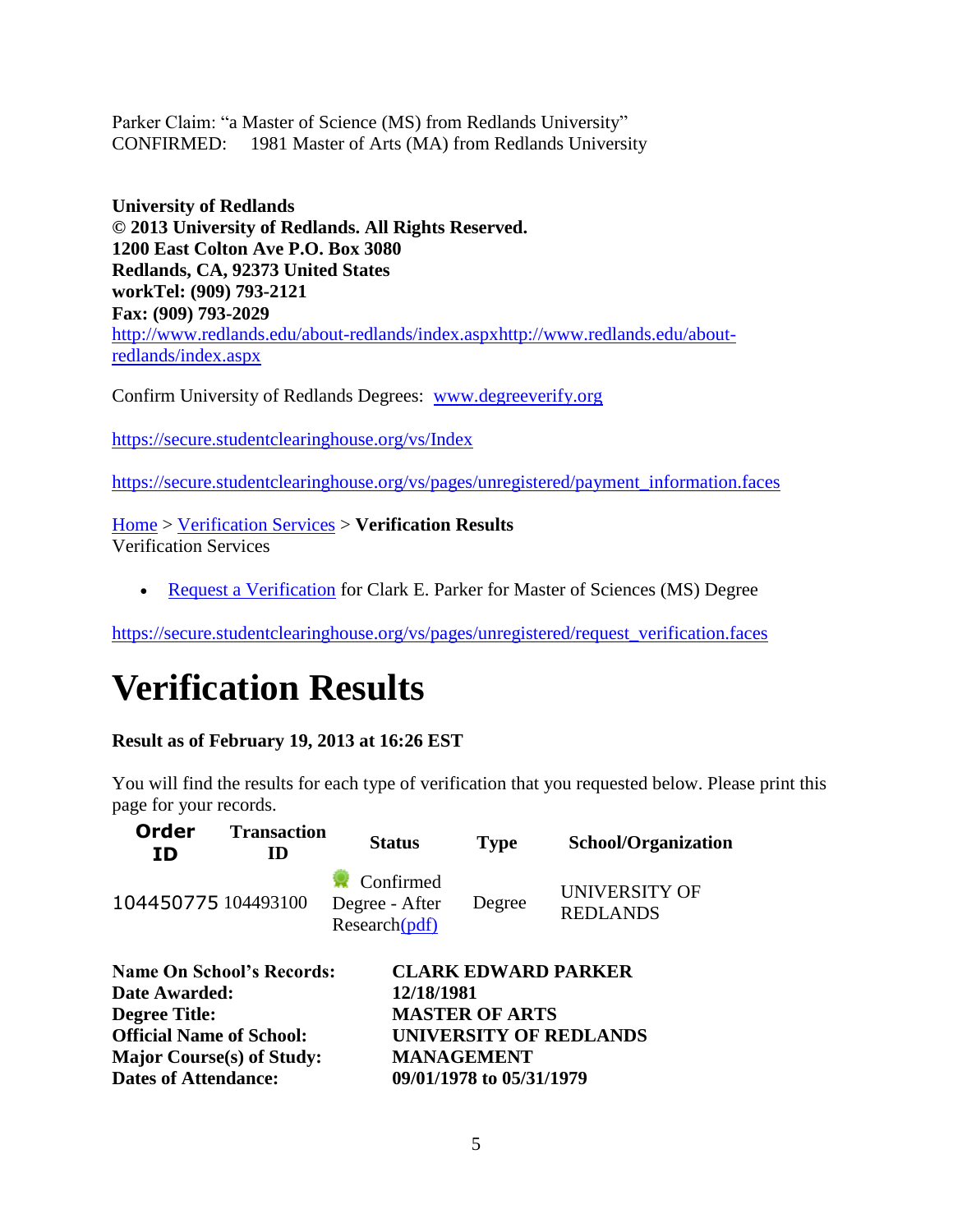Parker Claim: "a California Contractor's license for general building, electrical, plumbing, and low voltage systems"

#### **California Contractors State License Board**

<https://www2.cslb.ca.gov/OnlineServices/CheckLicenseII/LicenseDetail.aspx?LicNum=440805>

License Number 440805 Extract Date 2/16/2013 Business InformationVIEW PARK ESTATES DEVELOPMENT INC dba SPECTRUM SURVEILLANCE SYSTEMS

Business Phone Number: (323) 296-1700

4508 CRENSHAW BLVD LOS ANGELES, CA 90043

EntityCorporation Issue Date05/25/1983 Expire Date05/31/2013 License Status

#### **ACTIVE**

This license is current and active. **All information below should be reviewed.**

Classifications ClassDescription

B [GENERAL BUILDING CONTRACTOR](https://www2.cslb.ca.gov/GeneralInformation/Library/LicensingClassifications/BGENERALBUILDINGCONTRACTOR.ASP)

 $C-7$ [LOW VOLTAGE SYSTEMS](https://www2.cslb.ca.gov/GeneralInformation/Library/LicensingClassifications/C-7LOWVOLTAGESYSTEMS.ASP)

C10 **[ELECTRICAL](https://www2.cslb.ca.gov/GeneralInformation/Library/LicensingClassifications/C10ELECTRICAL.ASP)** 

C36 [PLUMBING](https://www2.cslb.ca.gov/GeneralInformation/Library/LicensingClassifications/C36PLUMBING.ASP)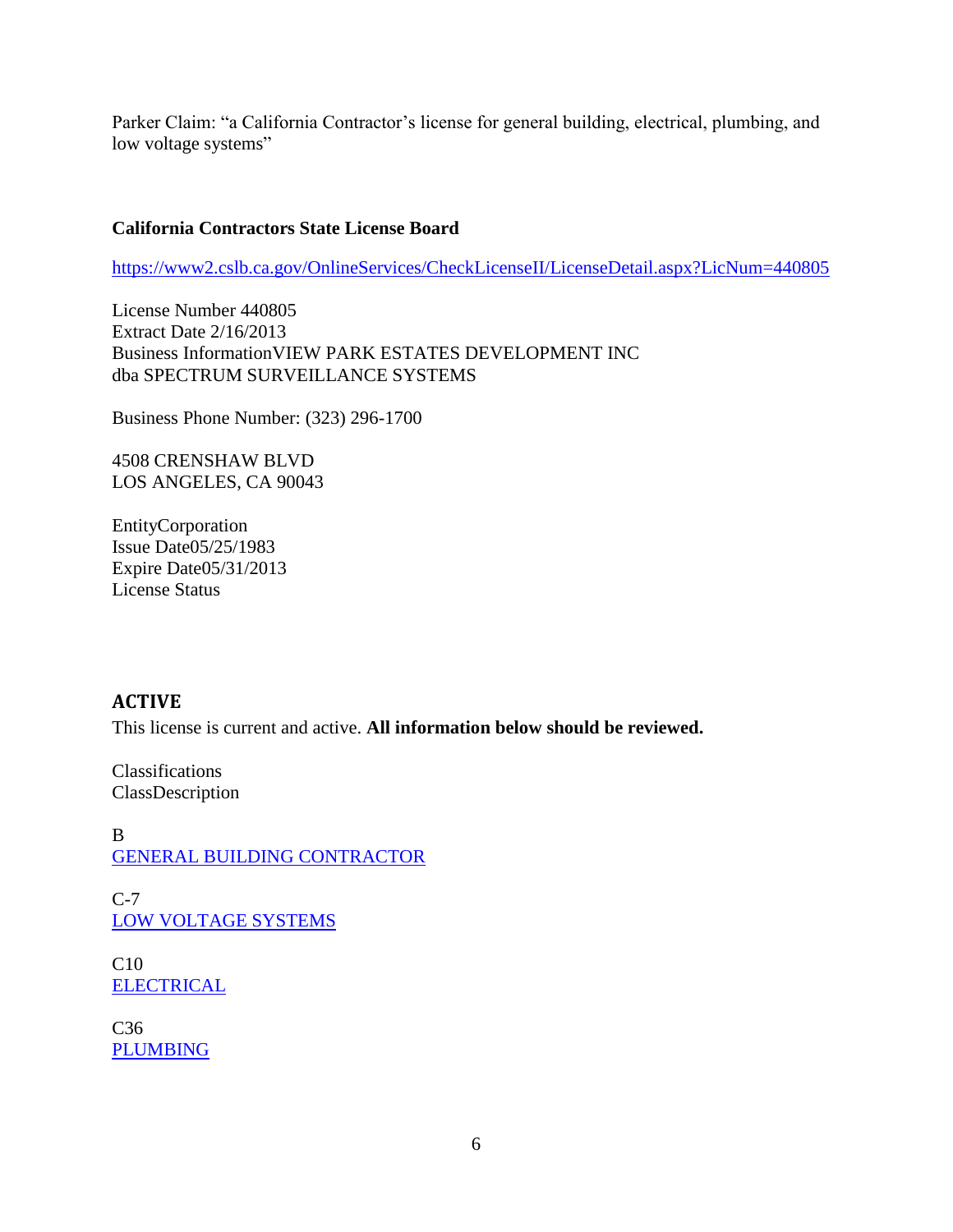Bonding Contractor's Bond

This license filed a Contractor's Bond with OLD REPUBLIC SURETY COMPANY.

**Bond Number:** WCL1245904 **Bond Amount:** \$12,500

**Effective Date:** 01/01/2007 [Contractor's Bond History](https://www2.cslb.ca.gov/OnlineServices/CheckLicenseII/ContractorBondingHistory.aspx?LicNum=440805&BondType=CB) Bond of Qualifying Individual

**1.**

The Responsible Managing Officer (RMO) PARKER CLARK EDWARD SR certified that he/she owns 10 percent or more of the voting stock/equity of the corporation. A bond of qualifying individual is **not** required.

**Effective Date:** 08/14/2006 [BQI's Bond History](https://www2.cslb.ca.gov/OnlineServices/CheckLicenseII/BQIBondingHistory.aspx?Licnum=440805&QualIndv=1) Workers' Compensation WORKERS' COMPENSATION

This license is exempt from having workers compensation insurance; they certified that they have no employees at this time.

**Effective Date:** 08/04/1993

**Expire Date:** None

[Workers' Compensation History](https://www2.cslb.ca.gov/OnlineServices/CheckLicenseII/WCHistory.aspx?LicNum=440805)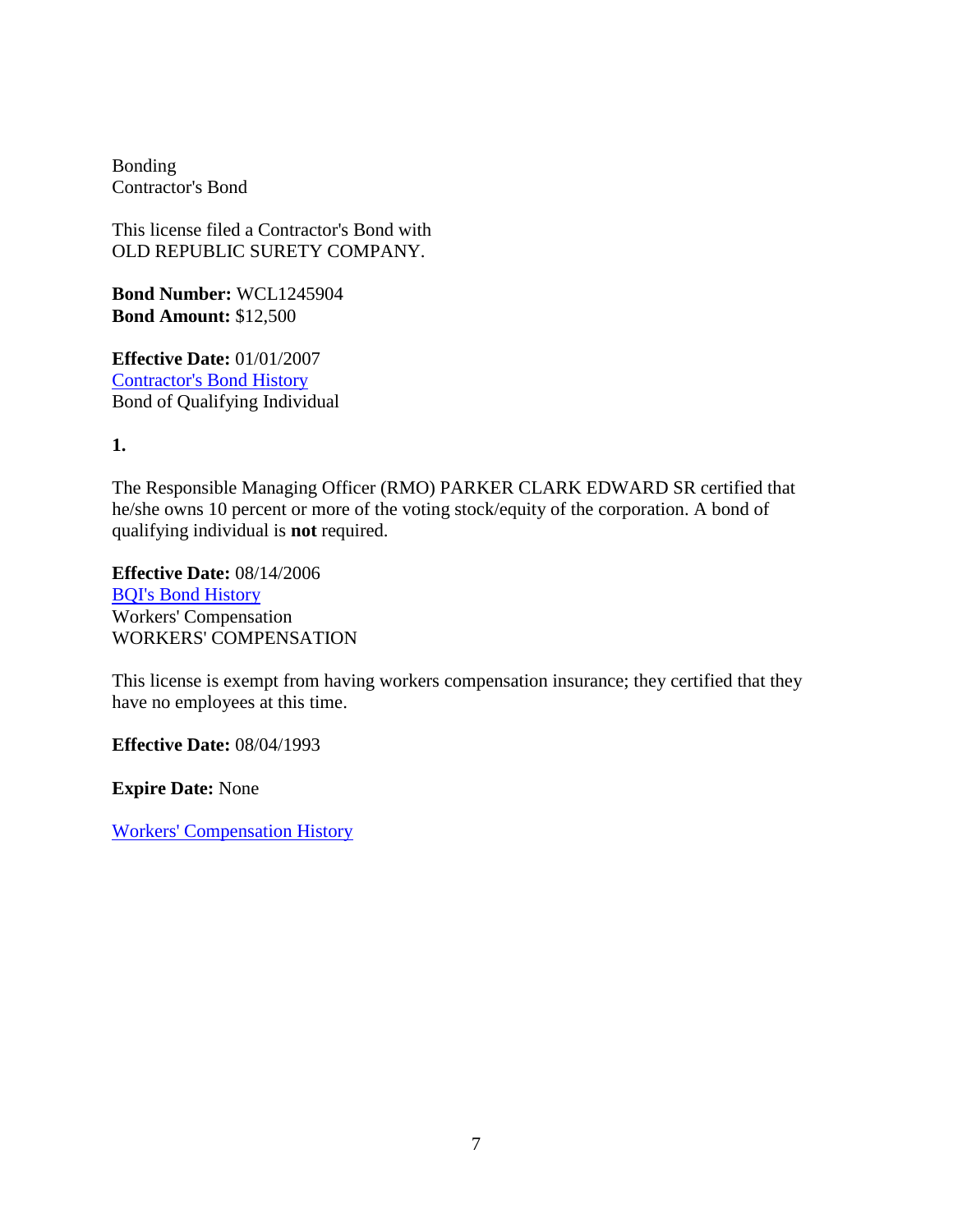#### [http://www.aqmd.gov/bios/bm\\_parker\\_clark.html](http://www.aqmd.gov/bios/bm_parker_clark.html)



## **CLARK E. PARKER, Ph.D. Governing Board Member Senate Rules Committee Appointee**

Dr. Clark E. Parker, Sr. was appointed to the AQMD governing board by the California Senate Rules Committee on June 1, 2012. Dr. Parker is a successful business executive and has worked extensively in a variety of businesses and industries. Dr. Parker chairs the Refinery Committee. He also serves on the Finance, Legislative, Mobile Source, Technology and Personnel Committees for AQMD and is the Board appointee to the California Fuel Cell Partnership.

Clark was Manager of the Operations Research Department for Tidewater and Getty Oil. During his work with Tidewater and Getty Oil, Dr. Parker wrote several computer programs that simulated and modeled crude oil refineries, using linear programming simulation techniques (1962-1963).

Dr. Parker worked for IBM where he was involved in marketing hardware and software to the Oil and Gas industry and to the Insurance and Banking Industry (1963-1967).

Dr. Parker was Vice President for PennCorp Financial, a New York Stock Exchange Company that owned multiple insurance companies, banks and brokerage firms; he headed corporate acquisitions during his tenure with PennCorp Financial. Clark held this position with PennCorp for 15 years (1967-1982).

Dr. Parker is currently an alternate member of the California Coastal Commission, a member of the California Professional Fiduciaries Advisory Commission. Clark was a member of the California Senate Select Committee on Telecommunication; he has served as an Advisory Member of the University of California Santa Barbara Foundation Board; he has served as an advisor to California Superintendent of Public Instruction Jack O'Connell.

Dr. Parker is currently the Honorary Counsel General for the Central African Republic Government.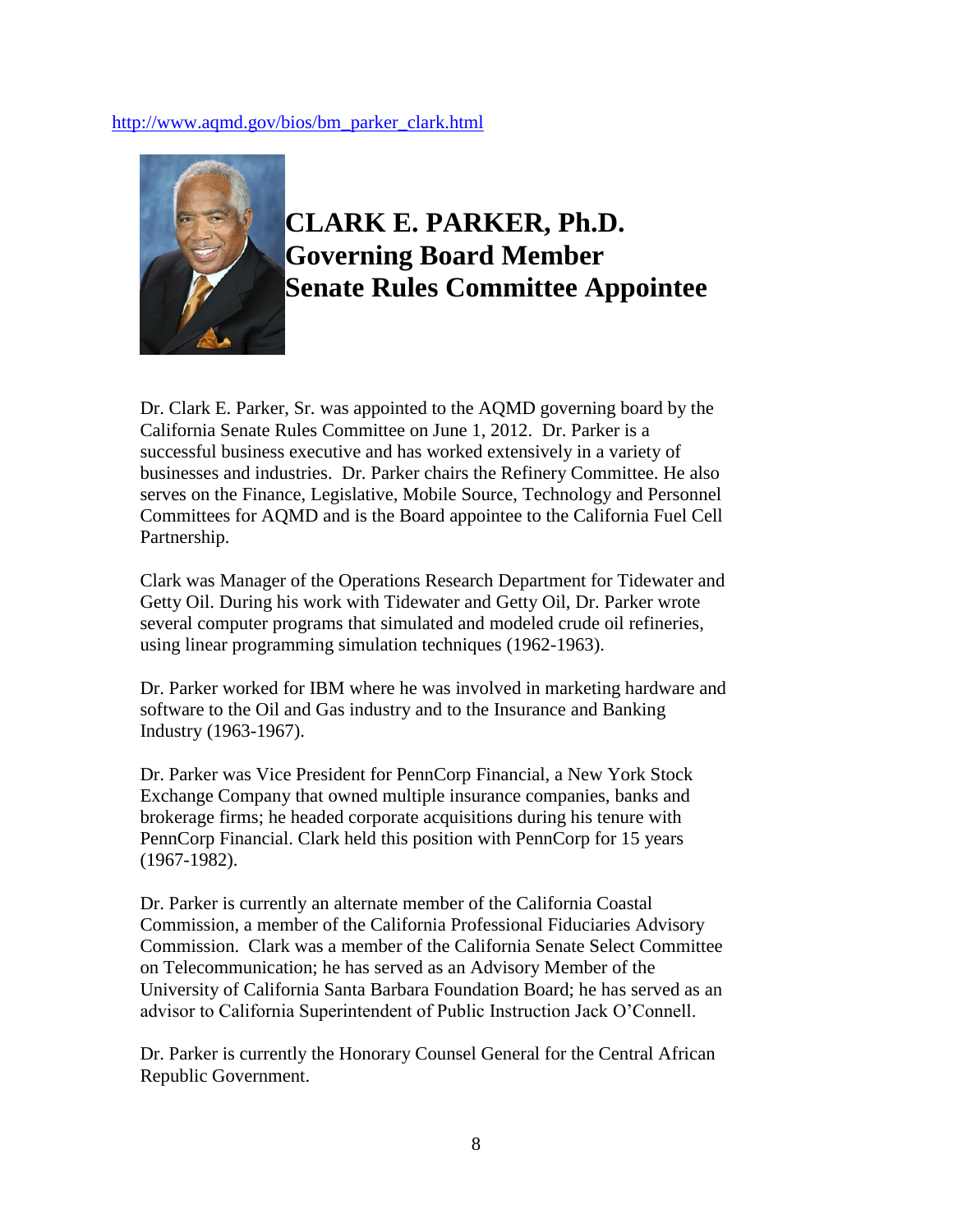Dr. Parker currently sits on several community base non-profit organizations, Today's Fresh Start Charter School [10 years] and Golden Day Schools [47 years].

Clark's career endeavors has lead him to be the Founder and Chief Executive Officer of Spectrum Surveillance Systems and View Park Development Corporation [38 years] and he has developed hundreds of commercial and residential properties throughout Southern California. Clark is currently a Licensed General Contractor and Real Estate Developer; he is also a California Licensed Real Estate Broker. Dr. Parker currently holds a California Contractor's license for general building, electrical, plumbing, and low voltage systems.

His educational background has allowed him to earn and hold a Bachelor of Science Degree (BS) from the University of Minnesota, a Master of Science (MS) from Redlands University, a Doctor of Philosophy (Ph.D.) from the University of Central Arizona, and a Doctor of Laws from Laurence University. Dr. Parker holds Advanced and Basic Certifications from UCLA, and an Associate of Arts Degree from the Center for Early Education in Los Angeles, California. Clark holds several Teaching Certificates and Credentials from Preschool through College.

Dr. Parker has traveled extensively, throughout Europe, South America and Africa.

Dr. Parker is and has been married to Dr. Jeanette E. Grattan Parker for 48 years - they have two children, Alysia and Clark Jr. The Parkers have four grandchildren.

*This page updated: July 10, 2012 URL: http://www.aqmd.gov/bios/bm\_parker\_clark.html*